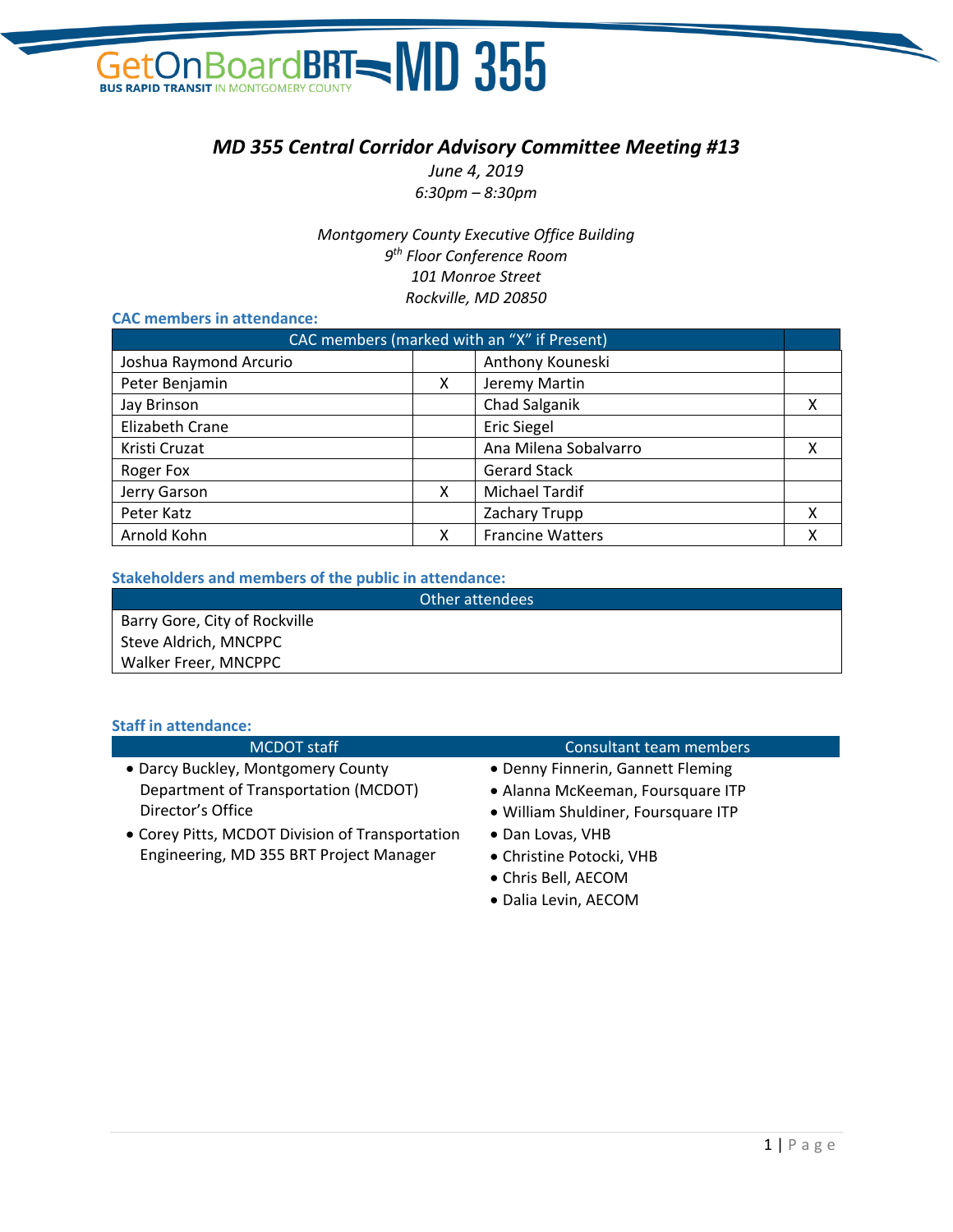# $\alpha$ ard**BRT=MD 355**

## **Introductions, Project Update, Overview of Agenda**

Alanna McKeeman, CAC Facilitator, began the meeting and the project staff and CAC members all introduced themselves. Alanna reviewed the ground rules for the CAC meetings. She explained that this meeting would consist of a presentation given by Corey Pitts, MCDOT, reviewing the results of the alternatives analysis performed in this phase of the study. This presentation would take about 40 minutes, so Alanna asked CAC members to save questions until the end of the presentation.

## **Presentation**

Corey Pitts, MD 355 BRT Project Manager, gave a presentation that included a brief overview of the project, as well as the project timeline and purpose. He then summarized the different segments of the corridor and each alternative to help CAC members re-familiarize themselves with since the last meeting. Corey described the two-level station screening performed by the project team and presented the station location recommendations. Corey then discussed the results of the modeling process and explained how each alternative measured in terms of the project objectives, such as increasing ridership, making trips faster and more competitive, improving transit quality, minimizing environmental impacts, and more. The presentation ended with a summary of the findings and CAC members were invited to ask questions or provide comments on the contents of the presentation. [The presentation is available [at this link\]](https://www.ridetheflash.com/wp-content/uploads/2019/06/MD355_CAC13_Presentation-web.pdf)

## **Questions, Comments, and Discussion**

### **Questions**

## *QUESTION (Q): How many hours a day is the ten-minute FLASH service?*

RESPONSE (R): The proposed hours of operation are approximately 4:15 AM - 1:45 AM. Each of the 4 FLASH routes would operate every 10 minutes from 6 am to 9 pm. Where the routes overlap, buses would run every 3 to 5 minutes. The proposed operations are based on demand that is reflected in the modeling.

## *Q: The White Flint Master Plan encourages developers to dedicate right-of-way when redevelopment occurs. Was this considered during the price assessment?*

R: The right of way price assessment was based on what is currently available, so right of way that could be dedicated in the future was not included. The right-of-way cost could go down, however, as more properties get redeveloped and developers dedicate rightof-way throughout the corridor. If waiting for more of this right-of-way to become available makes more sense for the project, the County could consider it.

*Q: Is the project team planning to pursue federal grants, and if so when?*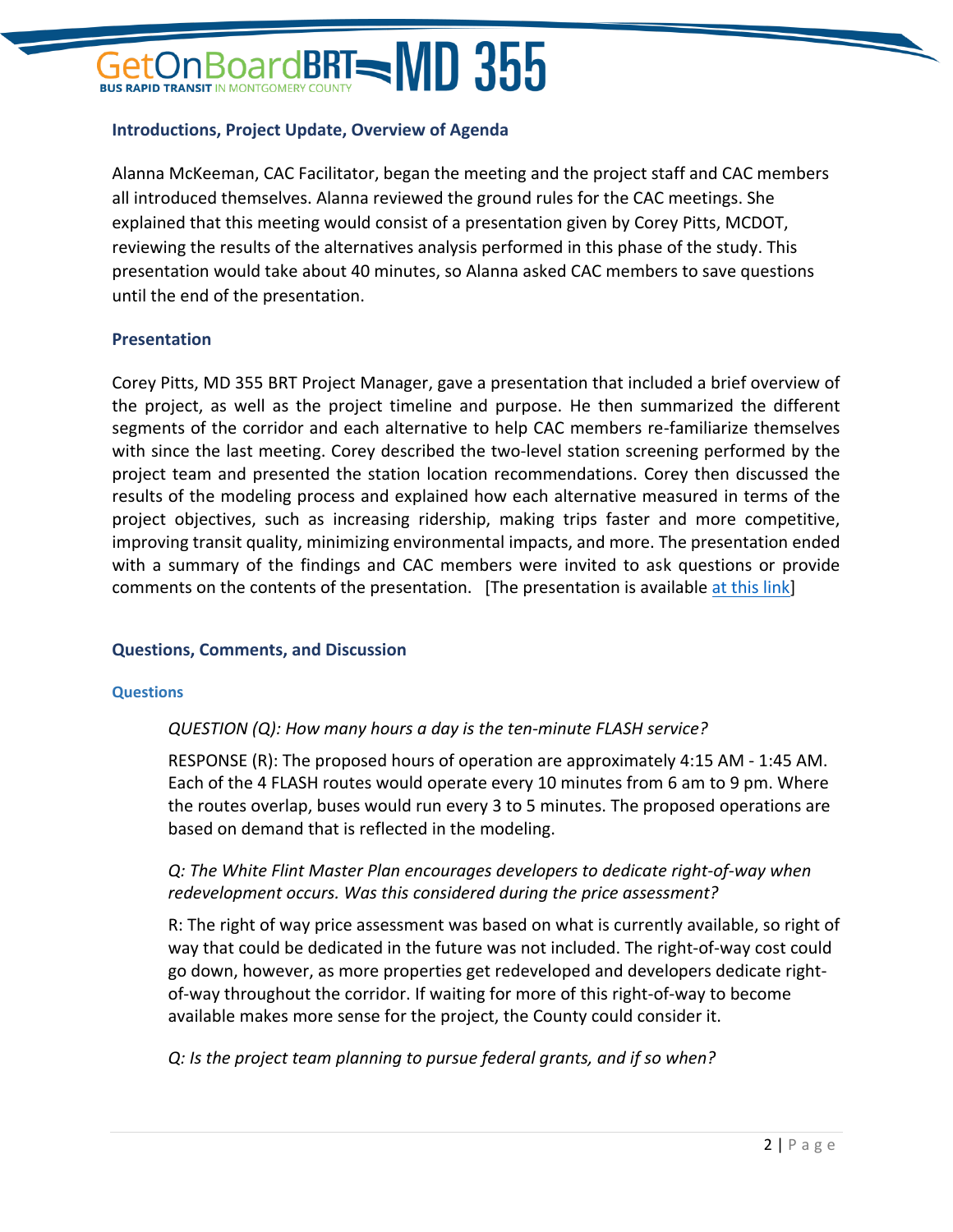# **BoardBRT= MD 355 BUS RAPID TRANSIT IN MONTGOMER**

R: There has not been a decision made about applying for federal funding, however, the current process allows us flexibility to pursue federal grants in the future should we choose to do so.

# *Q: How does the data reflect people using FLASH? Are people riding it to connect to Metrorail or to make more "local" trips in which they only use FLASH.*

R: The modeling data shows many riders traveling to Shady Grove in the northern section of the corridor as well as the Montgomery College Rockville campus in the middle portion of MD 355. There are also a large number of new trips throughout the corridor to places between Metro stations as the amount of development in these areas increases. In addition to these trips, there are also many trips reflected in the data where riders are using FLASH to connect to different transit modes, including Metrorail.

# *Q: Why would people use FLASH service instead of local bus service, especially if BRT stations are located far apart?*

R: The two main reasons riders would choose FLASH service is because the trip is faster, and the bus comes more frequently. The model reflects the current assortment of ways people connect to transit, such as the local bus network, park and ride, biking, and walking, although it takes the fact that walking longer distances can be less attractive to riders into account.

## *Q: Are CAC members going to be able to see the data about ridership on MD 355?*

R: All data will be available to everyone through multiple technical reports that will be released right before the Open Houses.

## *Q: When will the next CAC meeting be?*

R: It depends on when the next phase of the project starts. Once the next phase begins, the project team will reengage the CACs to assist with the preliminary design process.

## *Q: Is the next phase of the project funded?*

R: The next phase of the project is not yet funded, but it could be once a recommended alternative has been identified since this will provid more clarity about how the project will move forward.

# *Q: Why is the segment in the White Flint area so much more expensive than the other segments?*

R: The main reason for the difference in costs is the cost of the right-of-way, since rightof-way is more expensive in this area. This segment is also longer than some other segments and the numbers presented are not costs per mile, but rather total costs, so it would make sense that this segment is more expensive.

*Q: How were the right-of-way costs developed? Was future development considered?*